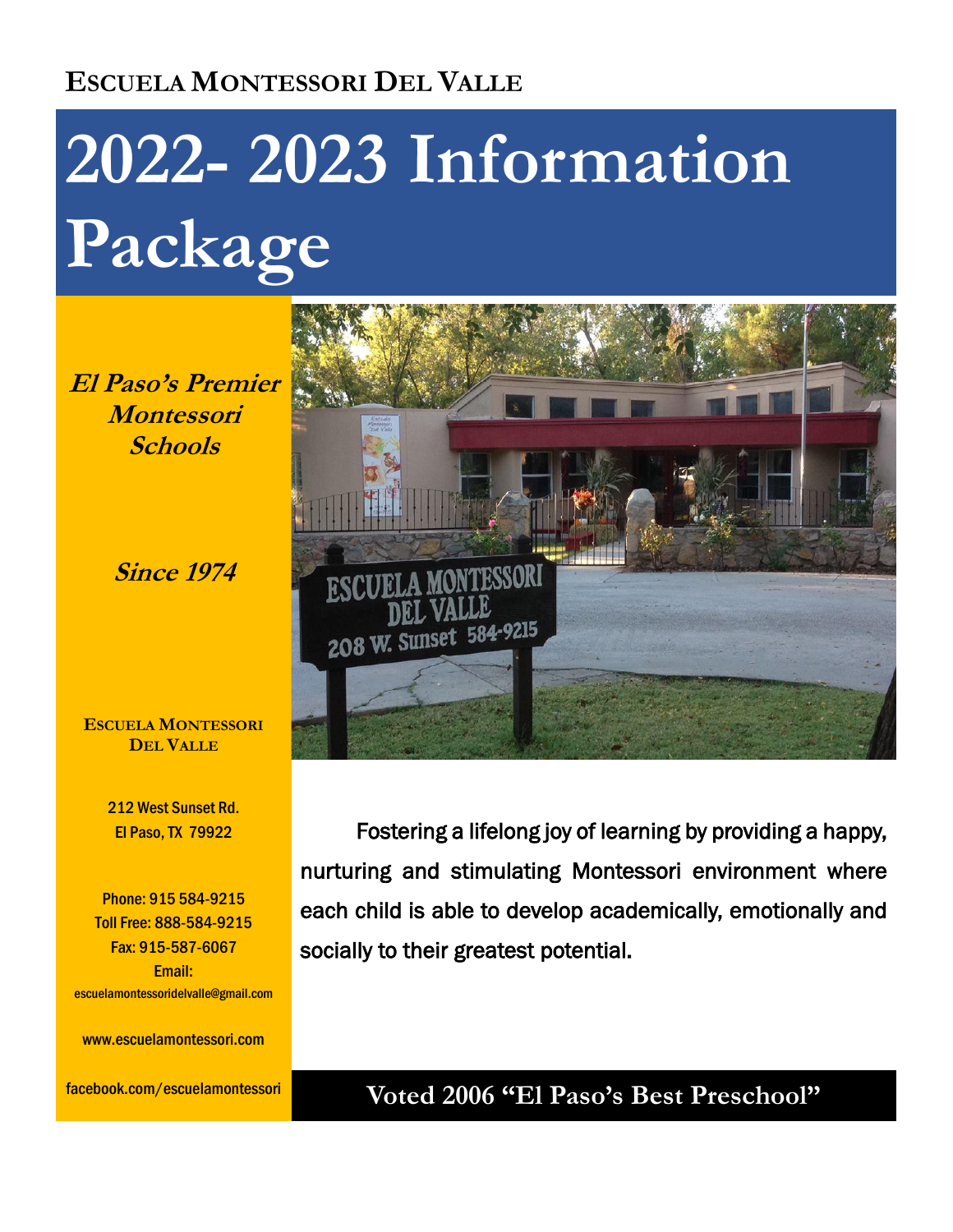#### **Introduction**

Welcome to Escuela Montessori del Valle, serving El Paso's children for 48 years! Our school provides an exceptional early childhood education based on the philosophy and method developed by Dr. Maria Montessori, in a loving, safe, family-friendly setting. Owned and operated since 1974 by the Filley Family, our mission is to foster a lifelong love of learning in a happy, nurturing, and stimulating Montessori environment, where each child is able to develop academically, emotionally, and socially to their greatest potential.

#### **History**

Escuela Montessori del Valle was the first Montessori school in El Paso, founded in 1974 by Marti Filley. The original classroom was in an existing building located behind her one-acre Upper Valley residence. After the first year, enrollment had increased from 15 to 45 students and it was necessary to expand the school to meet the demand. Construction on our first custom-designed school building was completed in 1976, and soon after, two more buildings were added to the school complex.

Escuela Montessori continued to grow and thrive for many years. In response to parents' requests to continue the Montessori program through the Elementary level, land next to the 212 W. Sunset property was purchased in 1996 for the specific purpose of developing a beautiful, state of the art Elementary facility. The new expansion enabled the school to offer a continuous Montessori education from Toddlers through  $5<sup>th</sup>$  grade. Consequently, many of our families have been able to keep their children in the school for their entire Toddler through Elementary experience.

In 1981, the school made the decision to expand to a new location in the Coronado area, thus making it possible to meet the educational needs of many more children. Coronado Montessori has also experienced tremendous growth over the years, and currently enrolls children eighteen months through  $3<sup>rd</sup>$  Grade. Together, Escuela Montessori and Coronado Montessori enjoy a reputation as the premier private schools on the Westside.

In 2003, plans were made to add a third location to our family of schools. Sun Country Montessori was developed on the far-Eastside of the city to meet the demand for quality private education. The school offers classes for toddlers through 3<sup>rd</sup> Grade, as well as before and after school care. Sun Country Montessori also has a year-round Summer Program for those families who need continual care.

#### **Environment**

Escuela Montessori del Valle is located on 1 ½ acres in El Paso's lush Upper Valley. The buildings and playgrounds are nestled amidst pecan and fruit trees, as well as a variety of gardens. In addition, the barnyard is home to various farm animals. The proximity to neighboring pastures enhances the beautiful country atmosphere. An important part of the Montessori curriculum is learning about nature and the child's relationship to his/her environment. At our school, children have daily opportunities to help care for the plants, animals, and gardens, all of which helps make our unique learning environment so appealing.

#### **Program**

Conveniently located on El Paso's beautiful Westside, Escuela Montessori offers both half and full-day classes for children eighteen months through 5<sup>th</sup> grade. In addition to the excellent academic program, we also provide quality before and after-school care in a loving and safe environment for those families who need extra hours. Escuela Montessori is open all summer to meet the needs of those families that require ongoing care in our continuing Summer Program.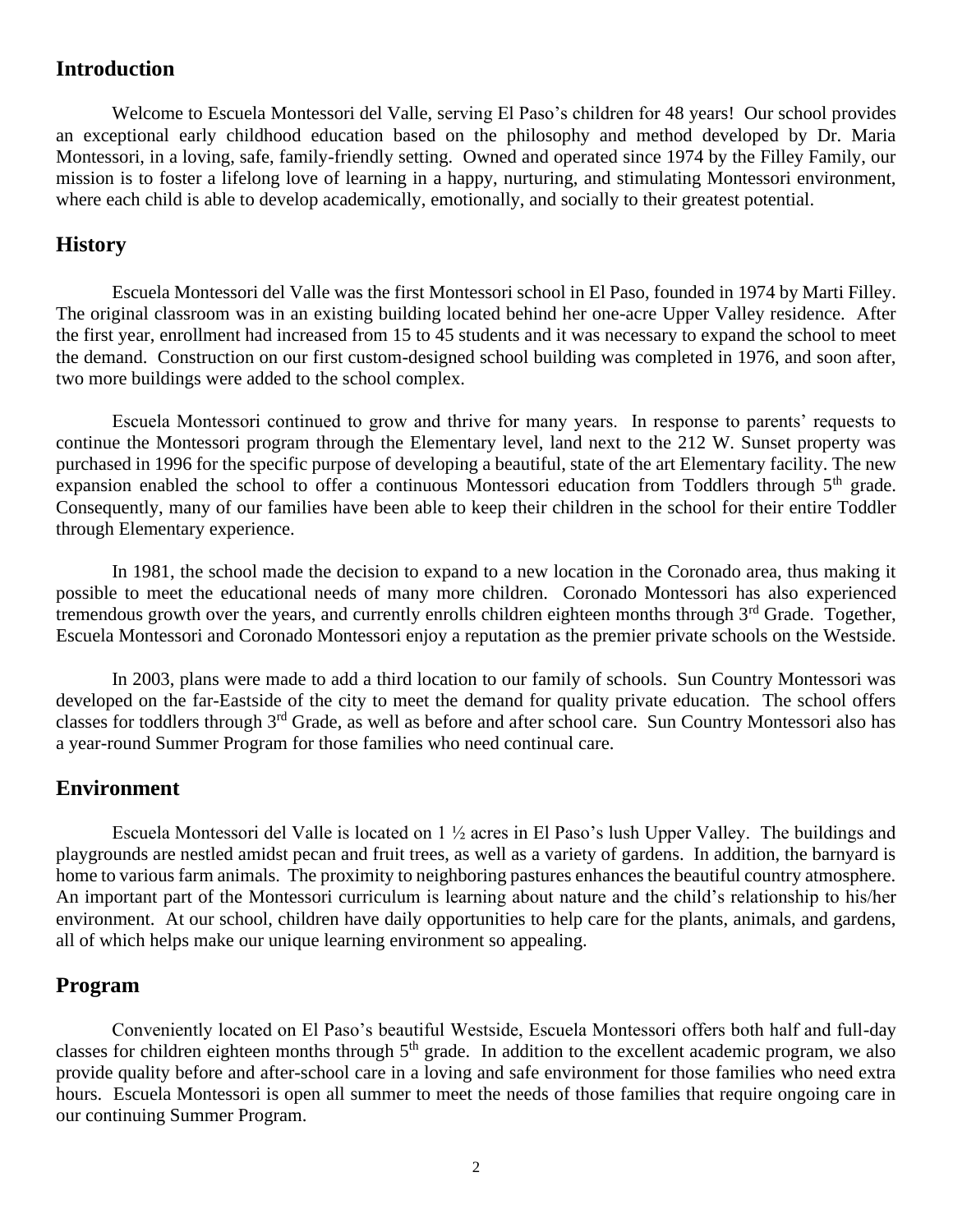#### **Staff**

Mrs. Filley relies on over fifty years of teaching experience to assemble a staff of the highest caliber. She is a certified Montessori teacher and also holds a lifetime elementary education credential from the State of California. In addition, she earned a Master of Education degree from the University of Texas at El Paso where she was recognized as "Outstanding Graduate Student" in 1990. Every lead teacher at Escuela Montessori has formal Montessori certification and all staff members receive ongoing professional education. Mrs. Filley has also conducted accredited Montessori training workshops for teachers and assistants.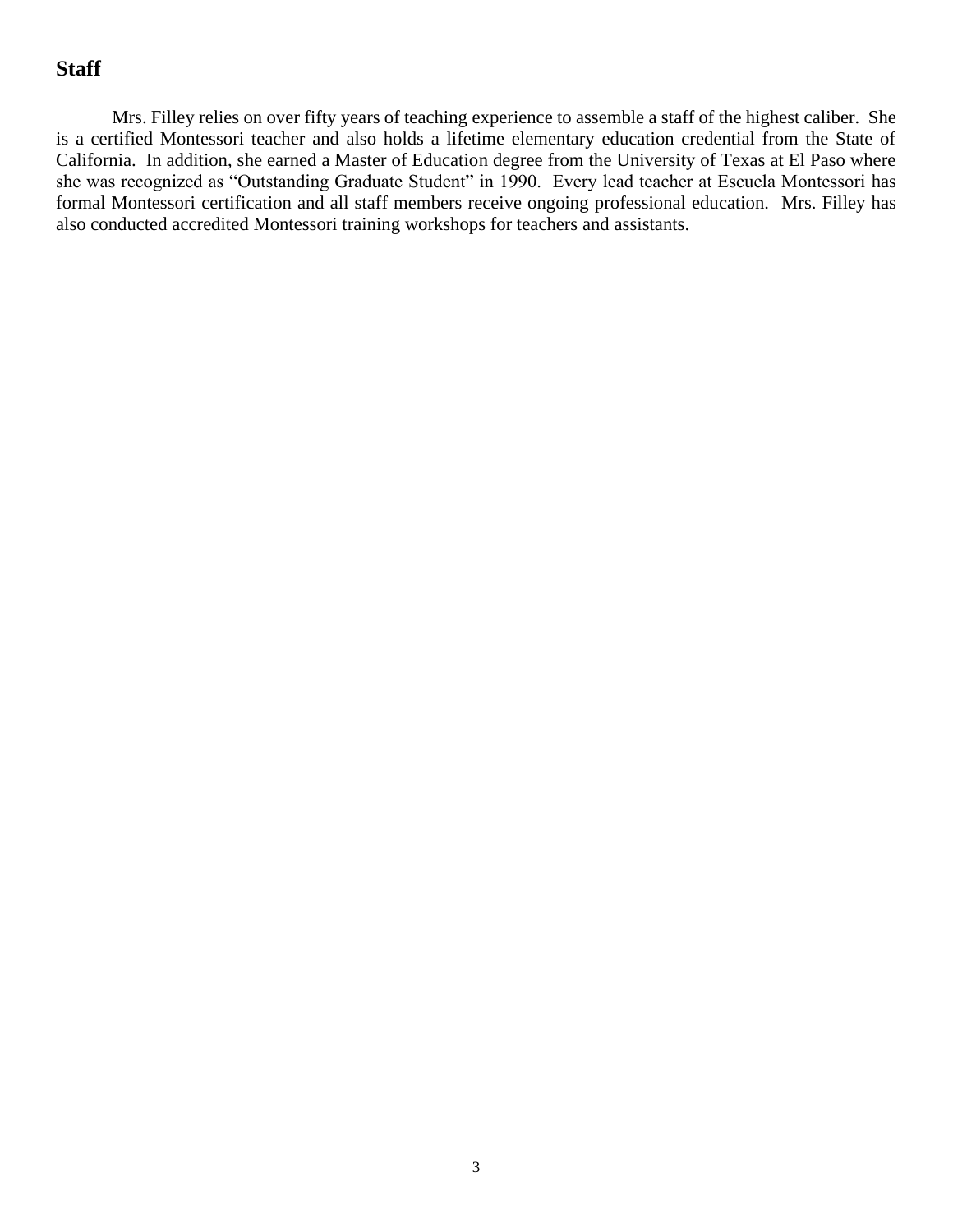#### **THE PURPOSE OF A MONTESSORI EDUCATION**

Dr. Maria Montessori believed that no human being is educated by another person. He must do it himself or it will never be done. A truly educated individual continues learning long after the hours and years he spends in the classroom because he is motivated from within by a natural curiosity and love for knowledge. Dr. Montessori felt, therefore, that the goal of early childhood education should not be to fill the child with facts from a pre-selected course of studies, but rather to cultivate his own natural desire to learn.

In the Montessori classroom, this objective is approached in two ways: first, by allowing each child to experience the excitement of learning by his own choice, rather than by being forced; and second, by helping him to perfect all his natural tools for learning, so that his ability will be at a maximum in future learning situations. The Montessori materials have this dual long-range purpose in addition to their immediate purpose of giving specific information to the child.

#### How the Children Learn

The use of materials is based on the young child's unique aptitude for learning. Identified by Dr. Montessori as the "absorbent mind" in her writings, she frequently compared the young mind to a sponge. It literally absorbs information from the environment. The process is particularly evident in the way in which, a two-year-old learns his native language, without formal instruction and without the conscious, tedious effort, which an adult must make to master a foreign tongue. Acquiring information in this way is a natural and delightful activity for the young child who employs all his senses to investigate his interesting surroundings.

Since the child retains this ability to learn by absorbing until he is almost seven years old, Dr. Montessori reasoned that his experience could be enriched by a classroom where he could handle materials, which would demonstrate basic educational information to him. Over sixty years of experience have proved her theory that a young child can learn to read, write, and calculate in the same natural way that he learns to walk and talk. In a Montessori classroom, the equipment invites him to do this at his own periods of interest and readiness.

Dr. Montessori always emphasized that the hand is the chief teacher of the child. In order to learn, there must be concentration, and the best way a child can concentrate is by fixing his attention on some task he is performing with his hands. (The adult habit of doodling is a remnant of this practice.) All the equipment in a Montessori classroom allows the child to reinforce his casual impressions by inviting him to use his hands for learning.

#### The Importance of the Early Years

In The Absorbent Mind, Dr. Montessori wrote: "The most important period of life is not the age of university studies, but the first one, the period from birth to the age of six. For that is the time when man's intelligence itself, his greatest implement, is being formed. But not only his intelligence, the full totality of his psychic powers. . . At no other age has the child greater need of an intelligent help, and any obstacle that impedes his creative work will lessen the chance he has of achieving perfection."

Recent psychological studies based on controlled research have confirmed these theories of Dr. Montessori. After analyzing thousands of such studies, Dr. Benjamin S. Bloom of the University of Chicago wrote, in Stability and Change in Human Characteristics, "From conception to age 4, the individual develops 50% of his mature intelligence; from ages 4 to 8, he develops another 30%. This would suggest the very rapid growth of intelligence in the early years and the possible great influence of the early environment on this development."

Like Dr. Montessori, Dr. Bloom believes "that the environment will have maximum impact on a specific trait during that trait's period of most rapid growth." As an extreme example, a starvation diet would not affect the height of an 18-year-old, but could severely retard the growth of a one-year-old baby. Since 80% of the child's mental development takes place before he is eight years old, the importance of favorable conditions during these years can hardly be overemphasized.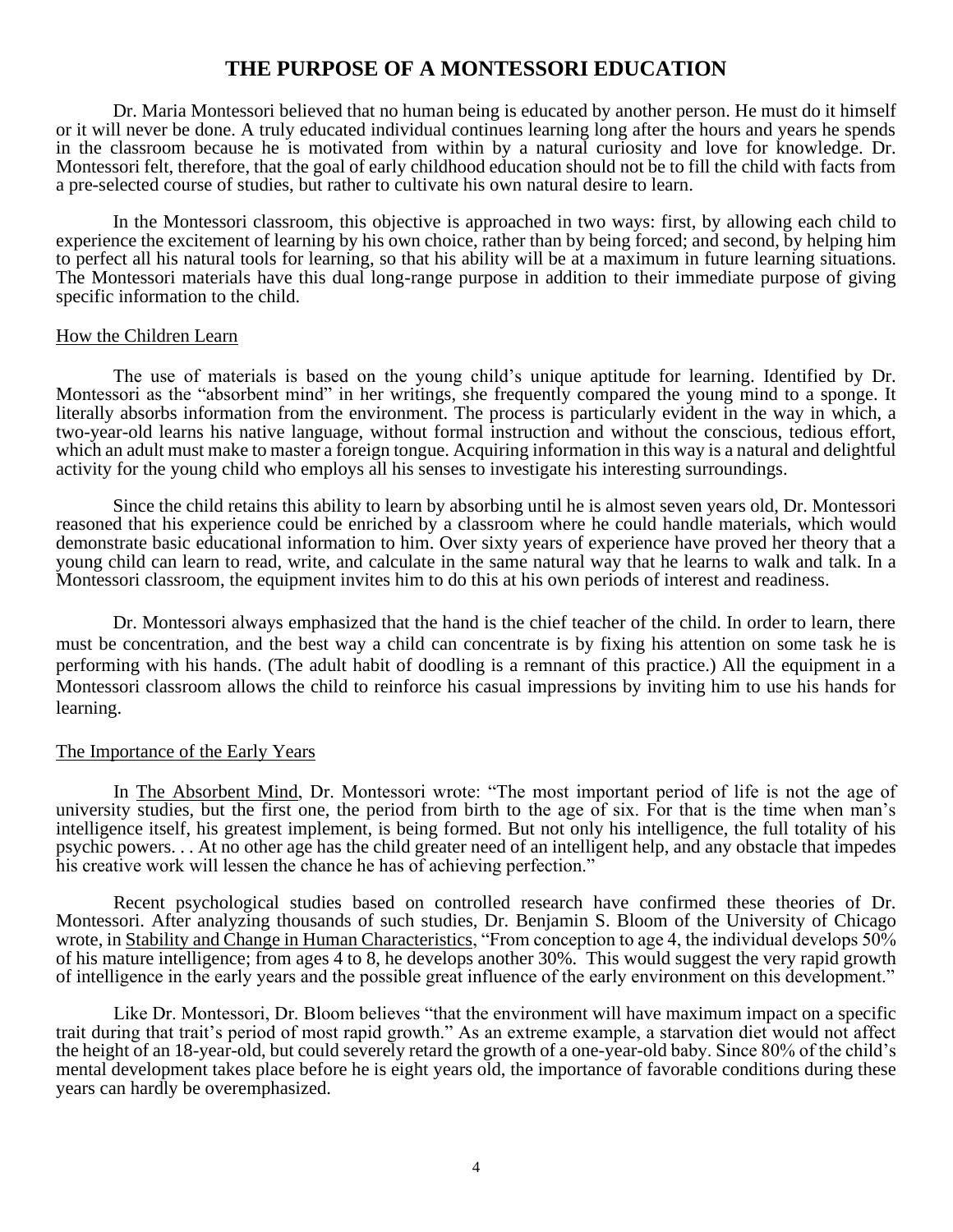#### Sensitive Periods

Another observation of Dr. Montessori's, which has been reinforced by modern research, is the importance of the sensitive periods for early learning. These are periods of intense fascination for learning a particular characteristic or skill, such as going up and down steps, putting things in order, counting, or reading. It is easier for the child to learn a particular skill during the corresponding period than at any other time in his life. The Montessori classroom takes advantage of this fact by allowing the child freedom to select individual activities, which correspond to his own periods of interest.

#### At What Ages?

Although the entrance age varies in individual schools, a child can usually enter a Montessori classroom between the ages of 2 and 4 years, depending on when he can be happy and comfortable in a classroom situation. He will begin with the simplest exercises based on activities, which all children enjoy. The equipment which he uses at three and four will help him to develop the concentration, coordination, and working habits necessary for the more advanced exercises he will perform at five and six. The entire program of learning is purposefully structured. Therefore, optimum results cannot be expected either for a child who misses the early years of the cycle, or for one who is withdrawn before he finishes the basic materials described here.

Parents should understand that a Montessori school is neither a baby-sitting service nor a play school that prepares a child for traditional education. Rather, it is a unique cycle of learning designed to take advantage of the child's sensitive years between three and six, when he can absorb information from an enriched environment. A child who acquires the basic skills of reading and arithmetic in this natural way has the advantage of beginning his education without drudgery, boredom, or discouragement. By pursuing his individual interests in a Montessori classroom, he gains an early enthusiasm for learning, which is the key to his becoming a truly educated person.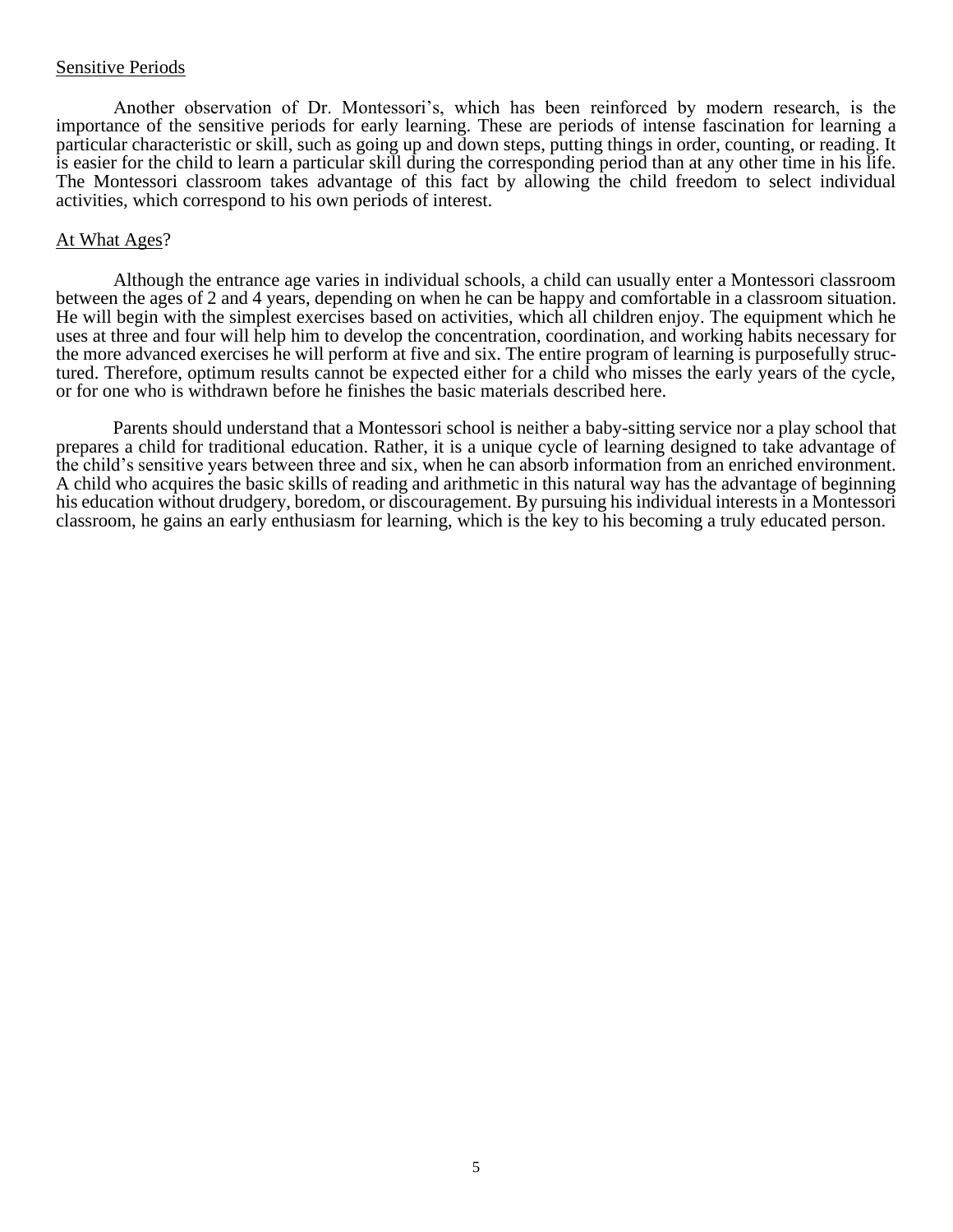#### **THE MONTESSORI PROGRAM**

#### Practical Life Exercises

The child is attracted to activities that give him independence and control of his own life. A most important need of the young child is to develop his muscles and coordinate his movement through such Practical Life Exercises as sweeping, polishing, carrying water, pouring, and washing a table. Special Montessori materials enable him to tie, button, snap, and use many other fastening devices. The purpose of these exercises is to develop concentrations, to pay attention to detail as the child follows a regular sequence of actions, and to learn good working habits as he finishes each task and puts away all materials before going on to another activity. These activities provide the very foundation on which the child approaches more intricate academic exercises. The Practical Life Exercises are of greatest significance during the ages 2~ to 4 years, although the advanced exercises continue to play an important role in the classroom through age 6.

#### Sensorial Exercises

Sensorial Materials in the Montessori classroom are designed to sharpen the senses of the young child and to enable him to understand the many impressions he receives through them. Each of the Sensorial Materials isolates one defining quality, such as color, weight, shape, texture, size, sound, and smell. Sound boxes, for example, are all the same size, shape, color, and texture; they differ only in the sounds, which are made when the child shakes them. Other Sensorial Materials include geometric solids, smelling jars, color tablets, temperature jugs, sandpaper letters, baric tablets, cylinder blocks, etc.

The Montessori Sensorial Materials help the child to distinguish, to categorize, and to relate new information to what he already knows. The child finds a sense of order in these materials and acquires the joy of learning that his environment has order. His intellect is trained to make order out of a multitude of experiences, which is the learning process.

Through the Practical Life and Sensorial Materials Exercises, a young child develops the sensory awareness and concentration and attention span that prepare him for the academic subjects.

#### Mathematics

The materials for mathematics introduce the concept of quantity and the symbols for quantity: the numbers 1 through 10. The quantity is introduced initially by a series of rods, which the child can count and compare. He matches sets of symbol cards with the rods. Using a variety of beads and symbol cards, the child becomes familiar with the numbers as a decimal system including concrete experiences with the operations of addition, subtraction, multiplication, and division. These exercises not only teach the child to calculate, but they provide a deep understanding of how numbers function. He learns concrete mathematical concepts and the materials lead him to the abstract, so that his understanding has substance. Because of the concrete nature of the materials, the child is able to work with basics of fractions and geometry.

#### Language

According to Dr. Montessori, the evolution of language begins with the infant's unique capacity to absorb intact fragments of language, which will serve as a basis for his development. This continues through an orderly, unconscious process of assimilation and abstraction. The child first discovers that sounds have meaning, and then he isolates the parts of speech. Finally, he grasps the use of sentences. The constant assimilation of language results in a sudden expansion of vocabulary.

The child learns the oral language naturally--he automatically takes it from his environment. The work of the teacher is to expose him to the equivalent forms of written language, which he learns through the same general pattern of development.

The Montessori child begins reading when he is ready, and he proceeds at his own pace. His experiences in practical life and sensorial education serve as a preparation for this.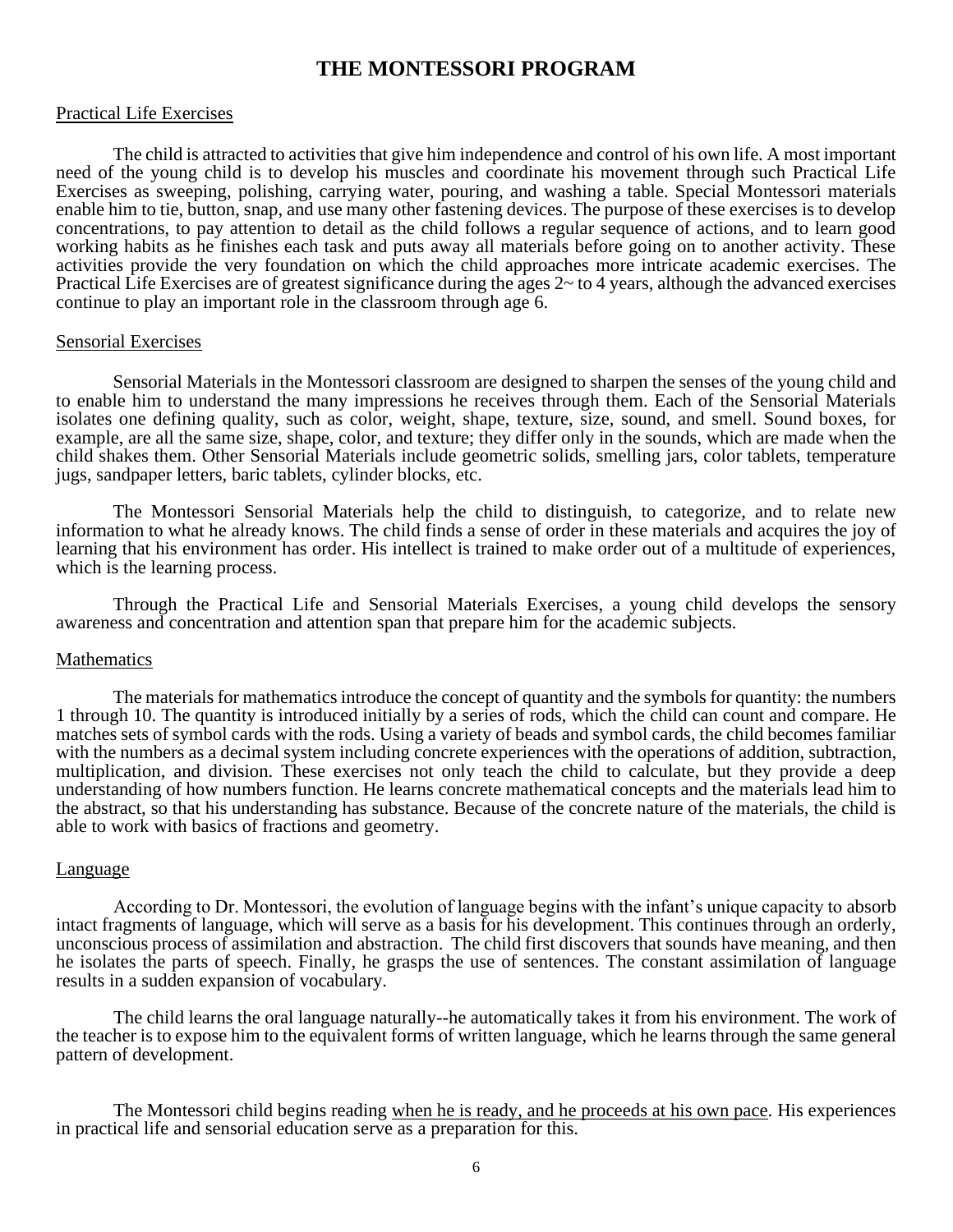While it may be possible to teach some children to read at ages 2 to 3 years, using a sight or look/say method, we feel that this is generally inappropriate for the pre-school level. We believe strongly in a phonetic approach to reading, and most children are not ready or interested in internalizing phonetic rules until around age 4. Between 3 and 4, depending on each child's individual development, we introduce the child to the beginning of the reading process by use of the sandpaper letters. The sandpaper letters provide a phonetic basis for reading.

In the Montessori approach, the sounds of the letters are taught before the child is introduced to the names of the letters. Research has shown that it is best to learn one thing at a time. It is too much to have to remember both names and sounds. If the child is taught both the names and the sounds in the beginning, it has been found that the child gets confused when trying to sound out a word because it is difficult to remember which the letter represents. Therefore, to avoid the added difficulty, the phonetic sound of each letter is taught first, and the names of the letters are taught later. In addition, since some letters can represent more than one sound, the other sounds, which are not used as frequently are also taught later. In this way, the child only has to learn one sound for each letter in the beginning.

After the child has learned the sounds of all the letters, including the short vowel sounds, reading development continues in a logical, sequential order over a period of 1 to  $\tilde{2}$  years until the child is generally reading independently sometime during the Kindergarten year. Since reading is such an individual skill, most children in the same class will be working at different levels. To be allowed and encouraged to develop intellectually at his/her own pace is of lasting long-term benefit to the child.

#### Sciences

It is the purpose of the Science Program to encourage the child's natural curiosity in his world, to help him learn to observe carefully, to ask questions about the phenomena he observes, to learn to experiment to find his own answers to his own questions, and to inspire in him a feeling of wonder for nature. In addition to the usual science collections and exhibits and learning to care for plants and animals, the child in a Montessori school learns how to conduct simple experiments using basic substances and apparatus. Thus, he learns not that the phenomena in nature is magic, but that science is, in reality, an investigation of his surroundings. He learns in what ways his surroundings affect him and in what ways he can control them.

#### The Objectives for the Montessori Art Program

- 1. Development of creativity in thinking and doing.
- 2. To stimulate an awareness of the world around the child.
- 3. To foster individual expression through a wide variety of art experiences and activities.
- 4. To encourage growth of confidence and skill in the use of various art media.
- 5. To encourage group cooperation and personal responsibility in use of the materials.
- 6. To encourage development of a healthy self-concept through artistic expression.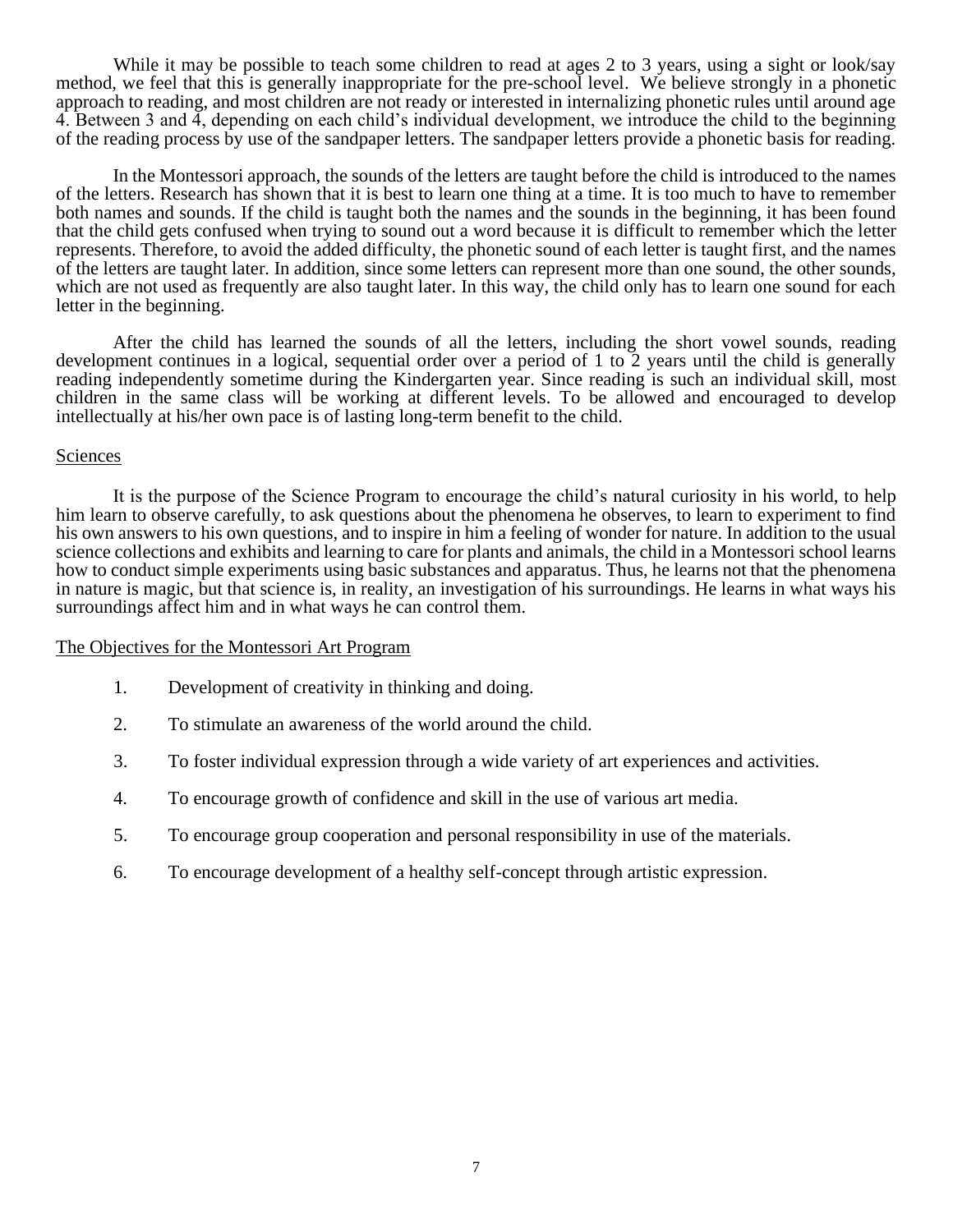#### **FREQUENTLY ASKED QUESTIONS**

- 1. Question: Why should we send our child to Escuela Montessori?
	- Answer: Montessori is education--not a nursery school. The best time to start your child's education is during the early years, 2 to 6 years, when most of his intelligence and social characteristics are formed. Eighty percent of the child's mental development occurs before eight years of age. Montessori is the only proven method of education for the preschool child. Montessori is based on 65 years of patient observation of the child's nature.
- 2. Question: What is the Montessori Method?

Answer: Montessori is a philosophy and method of education, which emphasizes the potential of the young child and develops that potential by utilizing specially trained teachers and special teaching materials. Montessori recognizes in the child a natural curiosity and desire to learn; the Montessori materials awaken this desire and channel his curiosity into a learning experience, which the child enjoys. Montessori materials help the child to understand what he learns by associating an abstract concept with a concrete sensorial experience. In this manner, the Montessori child is actually learning and not just memorizing.

> The Montessori Method stresses that children learn and progress at their own pace so that fast learners are not held back, and slower learners are not frustrated by their inability to keep up.

- 3. Question: Why does a Montessori child enjoy learning?
	- Answer: Montessori allows each child to experience the excitement of learning by his own choice, rather than by being forced. Dr. Montessori observed that it was easier for a child to learn a particular skill during the corresponding "sensitive period" than at any other time in his life. These are periods of intense fascination for learning a particular skill. Montessori allows the child freedom to select individual activities, which correspond to his own periods of interest and readiness and to progress at his own pace. A child who acquires the basic skills of reading and arithmetic in this natural way has the advantage of beginning his education without drudgery, boredom, or discouragement.
- 4. Question: What is the Montessori concept of discipline?

Answer: The Montessori discipline is an "inner discipline" --it is self-mastery and self-control, which the child develops over his own behavior through his interest in the Montessori materials.

> Dr. Montessori noted that many children are really frustrated by a lack of proper stimulation and that they become happier and self-controlled after a period of time in a Montessori class. In a Montessori classroom, the child's energy and interest is channeled into a constructive educational activity, instead of listless or mischievous behavior.

- 5. Question: How does the child learn?
	- Answer: Children learn by absorbing experiences through the senses. A young child has an immense ability to absorb a multitude of experiences and is constantly trying to create order out of these sensorial experiences.

Dr. Montessori described the child's unique aptitude for learning as the "Absorbent Mind."

In the Montessori classroom, which is a special "prepared environment," the child finds a sense of order in every educational material with which he works and acquires the joy of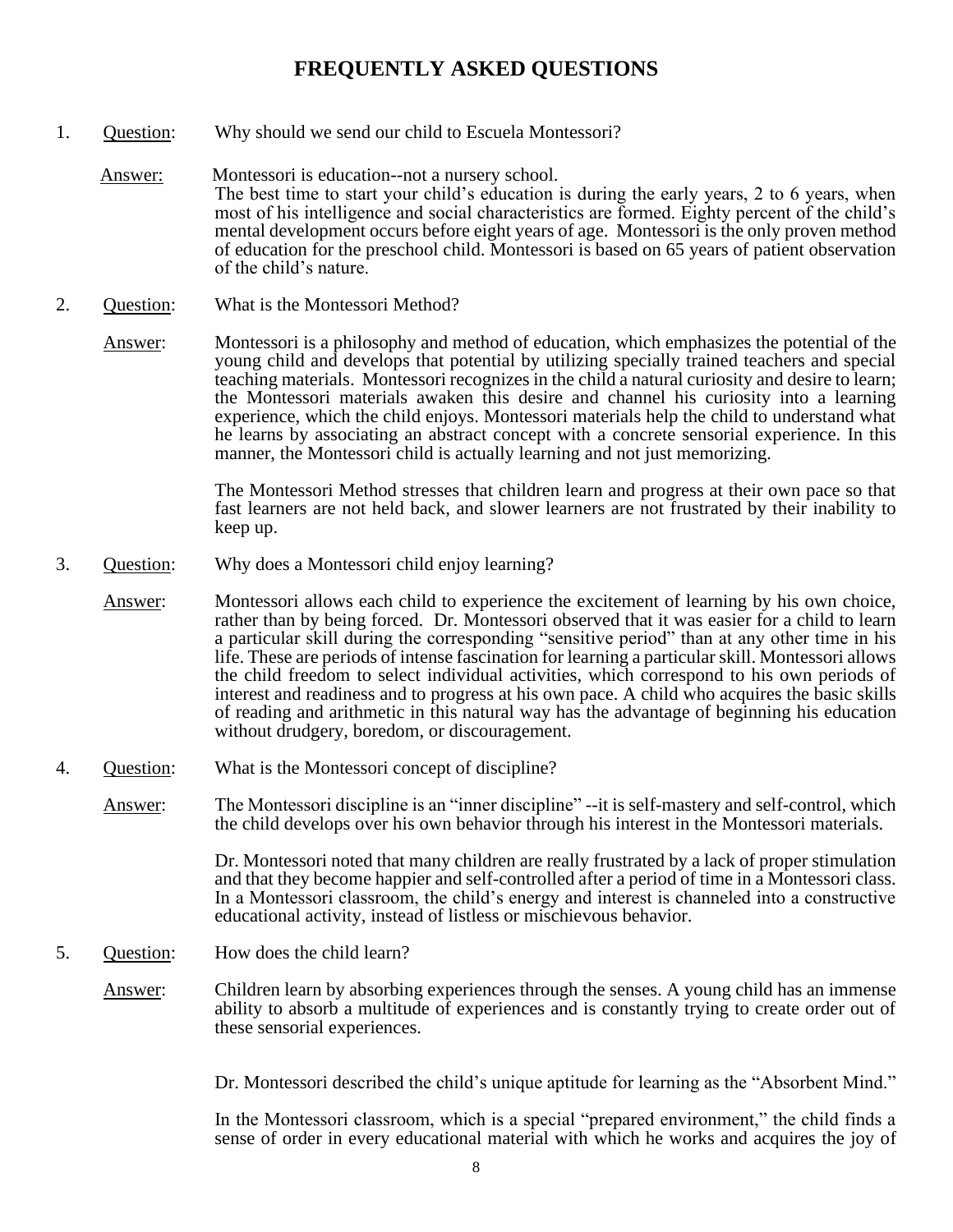learning that his environment has order. His intellect is then trained to make order out of a multitude of experiences, which is the learning process.

- 6. Question: How do Montessori materials teach the child?
	- Answer: Dr. Montessori emphasized that children "learn through the hands." In order to learn, there must be concentration and the best way a child can concentrate is by fixing his attention on some task he is performing with his hands.

When a child works with Montessori materials, he satisfies the innate desire of every child to handle concrete materials. Montessori materials relate abstract thoughts to sensorial experiences.

For instance, a child traces the letter "a" on sandpaper letters with his first two fingers. The repetition of this experience with all letters eventually results in a spontaneous explosion'' into writing.

The concept of a cube is vividly and concretely related to a child when he handles a cube in the Montessori classroom and this sensorial experience makes a lasting imprint. In the future, when the child confronts the concept "cube" in the abstract in a mathematical problem, he understands the concept clearly because of his previous sensorial experience with the Montessori cube.

Montessori materials are self-correcting to enable the child to work with the materials without the teacher's "constant intrusion" on his desire to find the answer himself. The child then has the tremendous joy of accomplishment when he knows that he has completed the exercise successfully.

A primary Montessori principle is that no human being is educated by another. He must learn by himself; then he will truly understand concepts and not just memorize.

- 7. Question: What is the role of the teacher in a Montessori classroom?
	- Answer: In Montessori, the role of a teacher is very different from that of a traditional teacher. That role is as an observer of individual interests and needs of each child and her daily work proceeds from her observations rather than from a prepared curriculum. The teacher carefully watches the progress of each child, in each subject, and offers individual assistance, when required. She is trained to recognize periods of readiness when the child is ready to be introduced to more advanced materials. Whenever a child makes a mistake, the teacher refrains, if possible, from intervening and allows the child to discover his error through further manipulation of the self-correcting material.
- 8. Question: Why are children in a Montessori classroom working at different levels?
	- Answer: Preschool children mature at different times and their periods of readiness for academic subjects vary a great deal. The use of individual materials permits a varied pace that accommodates many levels of ability within the classroom. Advanced children in the same room can move from one place of equipment to another very quickly, thus avoiding the boredom of waiting for other members of the class to catch up.
- 9. Question: Why are Montessori children generally self-confident, outgoing, and self-reliant?
	- Answer: Montessori is based on a profound respect for the child's personality. The child works from his own free choice and is allowed a large measure of independence, which forms the basis of real self-discipline.

Montessori does away with the necessity of coercion by means of rewards and punishments, which often cause feelings of inferiority and stress.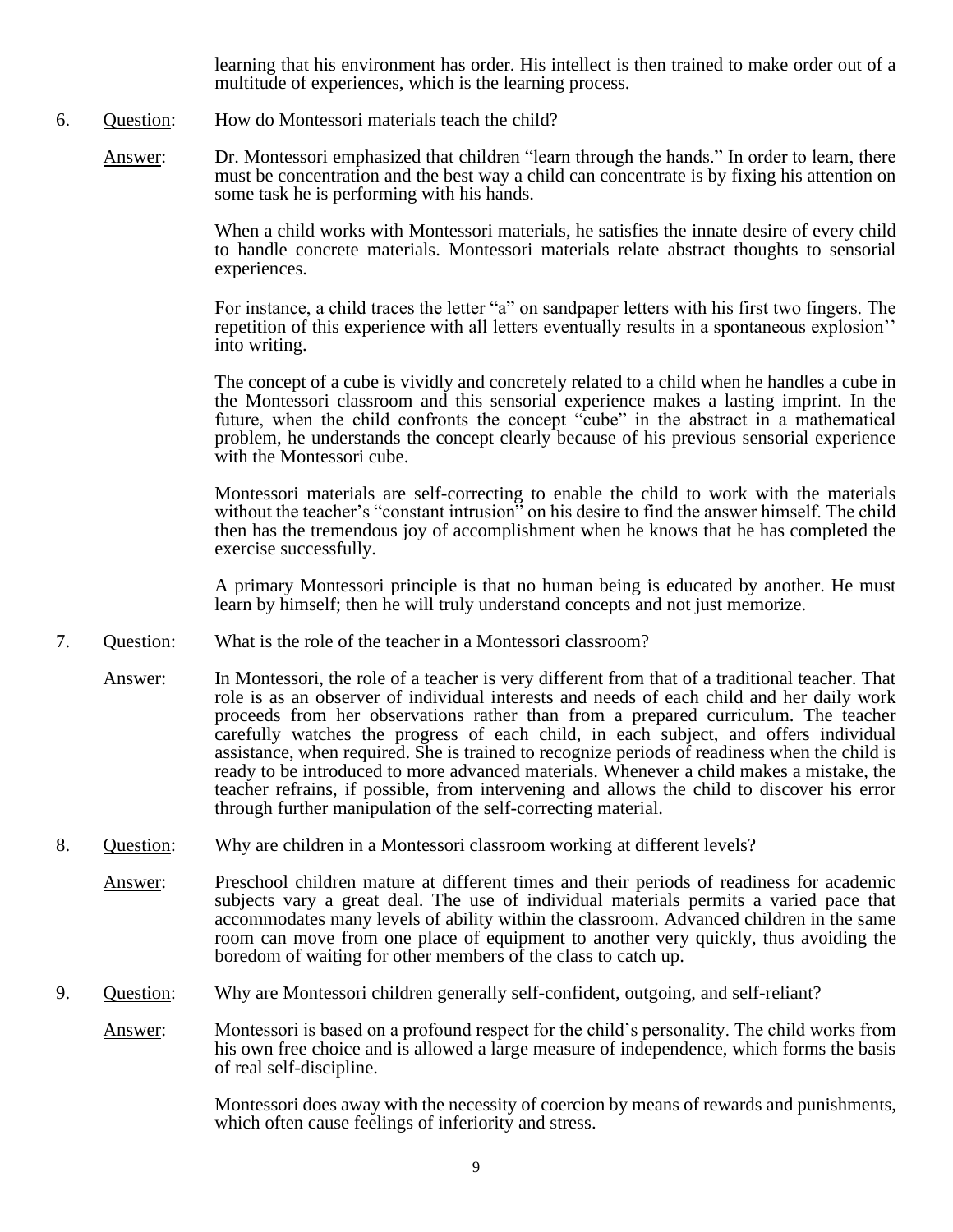As each child progresses at his own pace and successfully completes the self-correcting exercises, he develops confidence in his ability to understand his environment.

Montessori presents endless opportunities among the children for mutual help, which is joyfully given and received. Cooperative social interaction among children of different ages engenders feelings of friendship, respect for the rights of others, and self-confidence.

- 10. Question: Are all Montessori schools the same?
	- Answer: Montessori schools are very uneven in quality. We recommend that all parents who are considering a Montessori school for their children carefully investigate and visit schools in their area.
- 11. Question: What happens when a Montessori child transfers to other schools?

Answer: Most schools warmly welcome children from Montessori schools. The Montessori child has acquired excellent work and study habits, which result in a lifelong pursuit of knowledge.

> Because the Montessori child has unique qualities of self-reliance and self-discipline, he easily adjusts to the public school environment, but does not slow down his interests in the learning process and frequently becomes a social and academic leader.